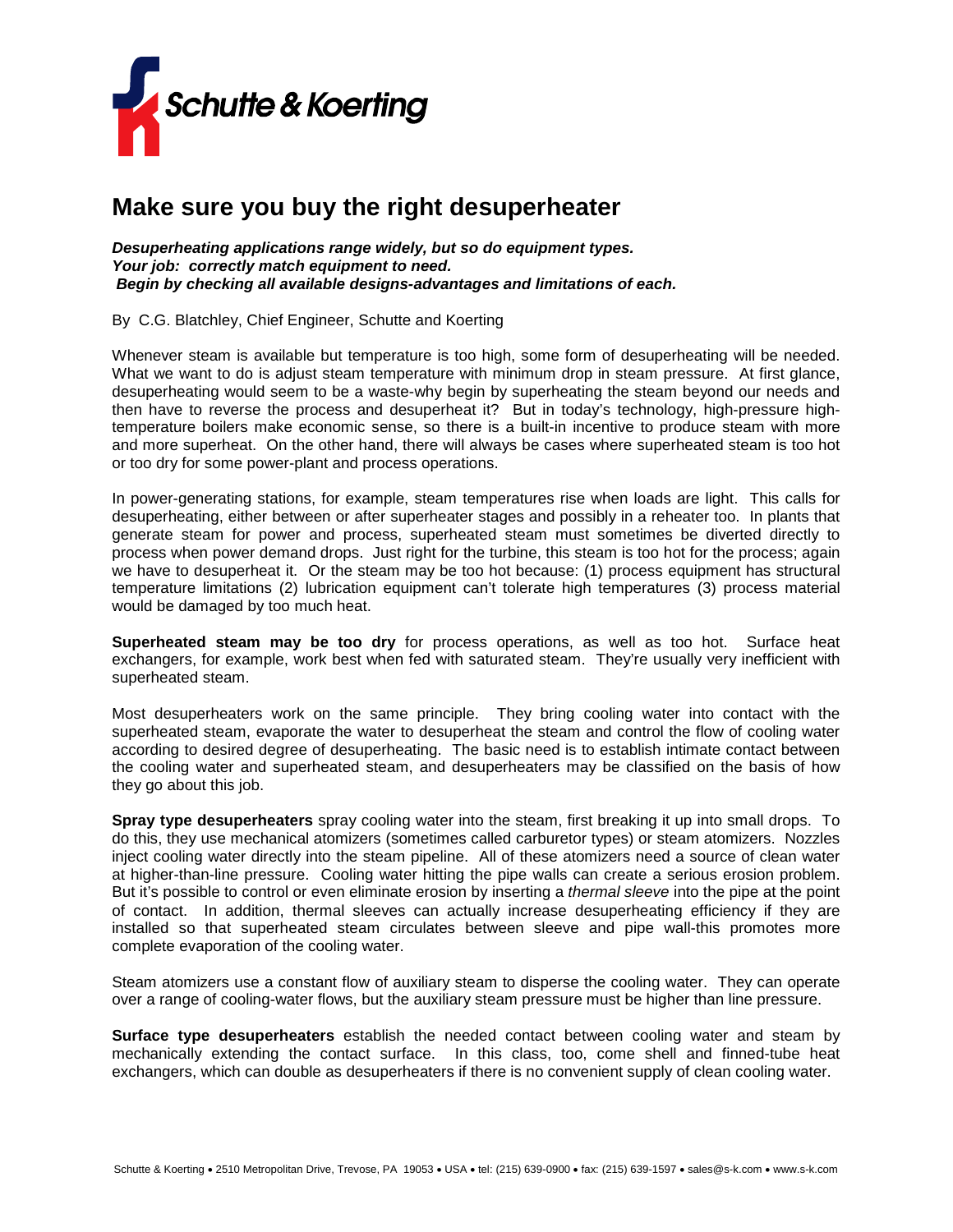**Turbulent-contact desuperheaters** establish intimate contact by creating steam turbulence at the point of water injection. In most cases this is accomplished by a restriction in the steam line. Pressure drops in turbulent-contact desuperheaters are low, and units work well over a flow range of 10:1. Again, they need a source of clean cooling water. Here, however, cooling-water pressure is not directly related to steam pressure but depends upon the specific design.

A modification of this basic type recovers unevaporated cooling water and recycles it through the desuperheater. This design is most likely to apply where the approach to saturation is 10 to 50°F at low flows.

Sketches on the next two pages illustrate the basic types, and show some variations to meet specific needs.

## **Water is sprayed under pressure directly into the flowing superheated steam**

Simplest mechanical spray atomizer is just a *spray nozzle*, **2**, inserted directly into the steam line. It breaks cooling water into a fine spray, promoting intimate contact with the steam. Nozzle angle must be limited to prevent erosion of pipe wall unless a thermal sleeve is used. Multiple nozzles may work better than one large one; nozzles can be turned around upstream. In the *spray-chamber* type, **3**, coolingwater nozzle is inserted in an enlargement in the pipe which also contains a steam separator.

When target type *variableorifice* nozzles are use, **1**, it's

possible to run with reduced flows. But these aren't true atomizing nozzles, so dispersion efficiency drops off somewhat.

Steam-assist desuperheaters give some boost to cooling-water pressure so you can get away with initial



lower-than-line water pressure. Auxiliary steam pressure, of course, must be higher than line pressure. Basic *steam-assist* design, **4**, merely draws water into a water-steam mixture, then introduces this mixture. In the *2-fluid nozzle* type, **5**, concentric nozzles handle steam and cooling water separately. High-velocity steam impinges on the cooling water to give superior atomization. But in this design, auxiliary steam must be furnished at about 100 psi higher than line pressure.

An ejector desuperheater uses h-p steam to entrain, preheat and atomize the cooling water. It operates efficiently even at low flow rates (up to 20:1). But at very low flows-up to 50:1-unvaporized water tends to settle out no matter how it's introduced-especially when you're approaching saturation by 10 to 50°F. An *ejector-plus-recycle* arrangement, **6**, catches this unvaporized water, returns it to cooling-water inlet and re-injects it.